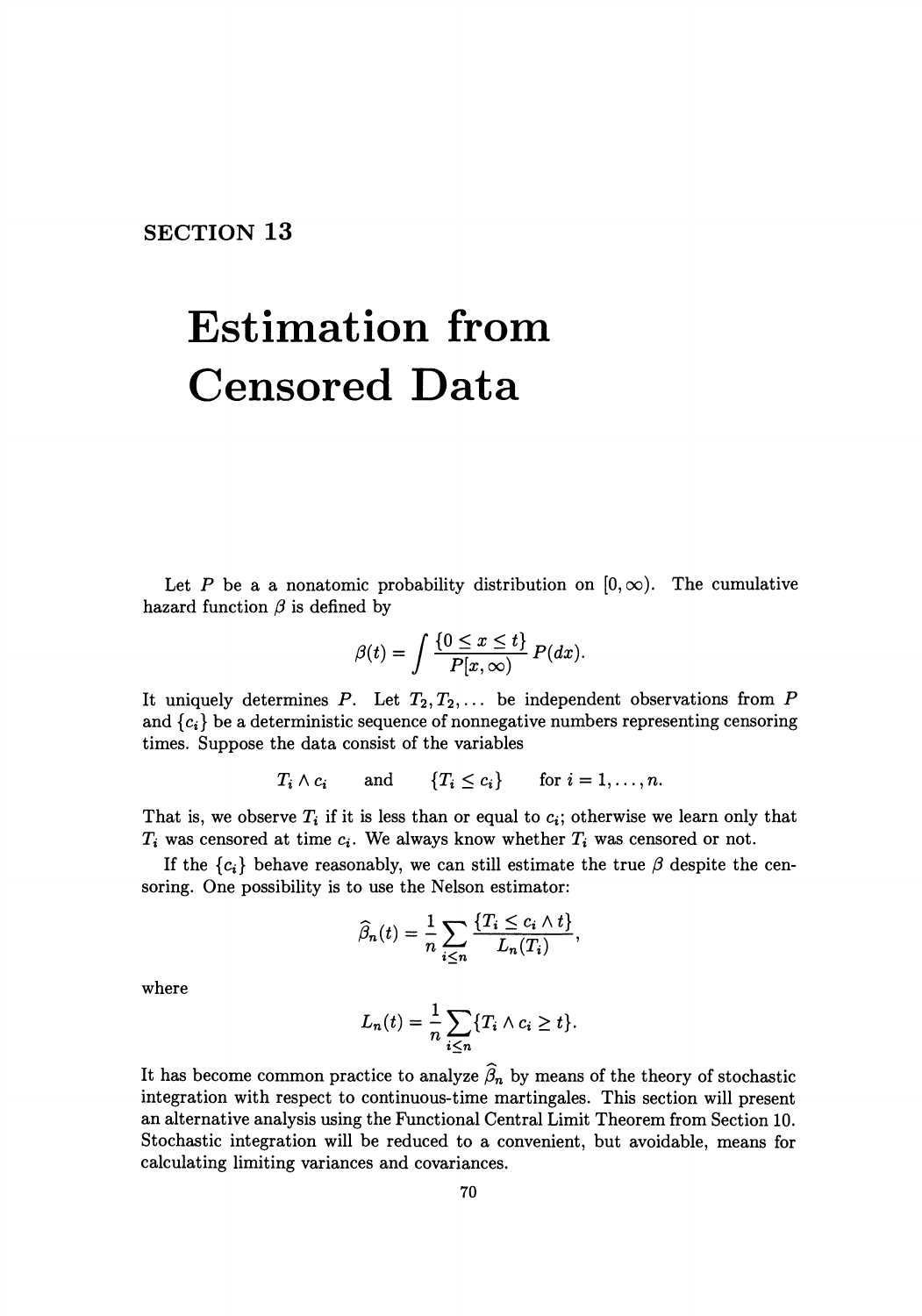**Heuristics.** Write  $G(t)$  for  $\mathbb{P}\{T_i \geq t\}$  and define

$$
\Gamma_n(t) = \frac{1}{n} \sum_{i \leq n} \{c_i \geq t\}.
$$

Essentially we need to justify replacement of  $L_n$  by its expected value,

$$
\mathbb{P}L_n(t) = \frac{1}{n} \sum_{i \le n} \mathbb{P}\{T_i \ge t\} \{c_i \ge t\} = G(t)\Gamma_n(t).
$$

That would approximate  $\widehat{\beta}_n$  by an average of independent processes, which should be close to its expected value:

$$
\widehat{\beta}_n(t) \approx \frac{1}{n} \sum_{i \le n} \frac{\{T_i \le c_i \land t\}}{G(T_i) \Gamma_n(T_i)}
$$
\n
$$
\approx \frac{1}{n} \sum_{i \le n} \mathbb{P} \frac{\{T_i \le t\} \{T_i \le c_i\}}{G(T_i) \Gamma_n(T_i)}
$$
\n
$$
= \mathbb{P} \left( \frac{\{T_1 \le t\}}{G(T_1) \Gamma_n(T_1)} \frac{1}{n} \sum_{i \le n} \{T_1 \le c_i\} \right)
$$
\n
$$
= \beta(t).
$$

A more precise analysis will lead to a functional central limit theorem for the standardized processes  $\sqrt{n}(\hat{\beta}_n - \beta)$  over an interval  $[0, \tau]$ , if we assume that:

(i) the limit  $\Gamma(t) = \lim_{n \to \infty} \Gamma_n(t)$  exists for each t;

(ii) the value  $\tau$  is such that  $G(\tau) > 0$  and  $\Gamma(\tau) > 0$ .

The argument will depend upon a limit theorem for a process indexed by pairs  $(t, m)$ , where  $0 \le t \le \tau$  and *m* belongs to the class M of all nonnegative increasing functions on  $[0, \tau]$ . Treating  $\beta$  as a measure on  $[0, \tau]$ , define

$$
\beta(t,m) = \int \{0 \le x \le t\} m(x)\beta(dx),
$$
  

$$
f_i(\omega, t, m) = \{T_i \le t \wedge c_i\} m(T_i) - \beta(t \wedge T_i \wedge c_i, m).
$$

Such a centering for  $f_i$  is suggested by martingale theory, as will be explained soon. We will be able to establish a functional central limit theorem for

$$
X_n(t,m) = \frac{1}{\sqrt{n}} \sum_{i \le n} f_i(\omega, t, m)
$$
  
=  $\sqrt{n} \left( \left( \frac{1}{n} \sum_{i \le n} \{T_i \le t \wedge c_i\} m(T_i) \right) - \beta(t, mL_n) \right).$ 

Putting  $m$  equal to  $1/L_n$  we get the standardized Nelson estimator:

$$
X_n(t,1/L_n)=\sqrt{n}(\widehat{\beta}_n(t)-\beta(t)).
$$

The limit theorem for  $X_n$  will justify the approximation

$$
X_n(t,1/L_n) \approx X_n(t,1/G\Gamma_n).
$$

It will also give the limiting distribution for the approximating process.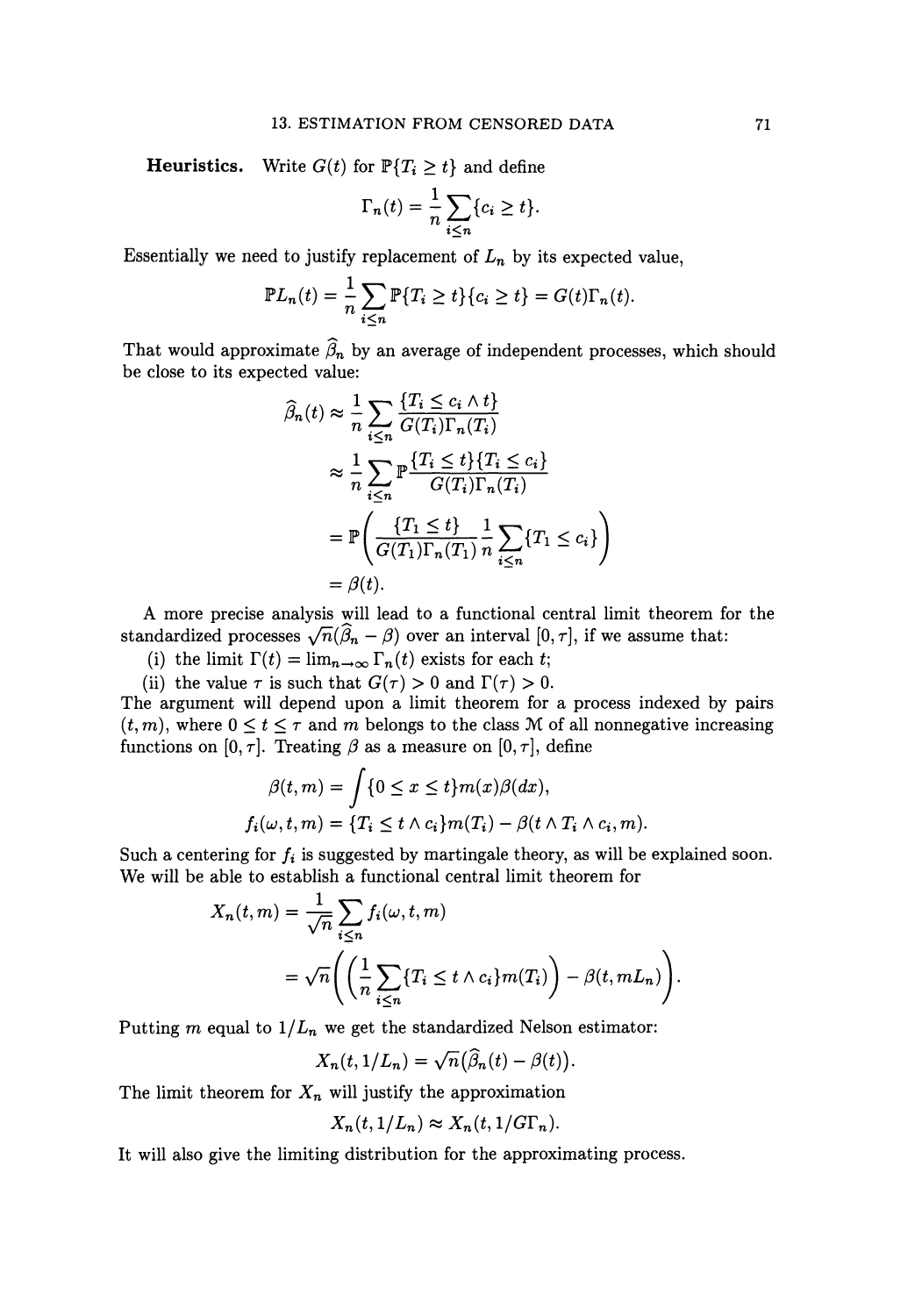## 72 EMPIRICAL PROCESSES

**Some martingale theory.** The machinery of stochastic integration with respect to martingales provides a very neat way of calculating variances and covariances for the  $f_i$  processes. We could avoid stochastic integration altogether by direct, brute force calculation; but then the happy cancellations arranged by the martingales would appear most mysterious and fortuitous.

The basic fact, not altogether trivial (Dellacherie 1972, Section V.5), is that both

$$
Z_i(t) = \{T_i \le t\} - \beta(t \wedge T_i) \quad \text{and} \quad Z_i(t)^2 - \beta(t \wedge T_i)
$$

are continuous parameter martingales in *t.* That is, both the simple jump process  ${T_i \leq t}$  and the submartingale  $Z_i^2$  have compensator  $\beta(t \wedge T_i)$ . The  $f_i$  process is expressible as a stochastic integral with respect to *Zi:* 

$$
f_i(\omega, t, m) = \int \{0 \le x \le t \wedge c_i\} m(x) Z_i(dx).
$$

It follows that, for fixed  $m$ , the process  $f_i$  is also a martingale in  $t$ . In particular,  $\mathbb{P}f_i(\omega,t,m) = \mathbb{P}f_i(\omega,0,m) = 0$  for every *t*.

From now on let us omit the  $\omega$  from the notation.

Stochastic integration theory tells us how to calculate compensators for new processes derived from the martingales  $\{Z_i\}$ . In particular, for fixed  $t_1$ ,  $t_2$ ,  $m_1$ , and  $m_2$ , the product  $f_i(t \wedge t_1, m_1)f_i(t \wedge t_2, m_2)$  has compensator

$$
A_i(t) = \int \{0 \le x \le t \wedge t_1 \wedge t_2 \wedge T_i \wedge c_i\} m_1(x) m_2(x) \beta(dx);
$$

the difference  $f_i(t \wedge t_1, m_1)f_i(t \wedge t_2, m_2) - A_i(t)$  is a martingale in *t*. This implies that

$$
\mathbb{P} f_i(t \wedge t_1, m_1) f_i(t \wedge t_2, m_2) = \mathbb{P} A_i(t) \quad \text{for each } t.
$$

Put  $t = \max(t_1, t_2)$ , then average over i. Because each  $T_i$  has the same distribution, we get

$$
\mathbb{P}X_n(t_1, m_1)X_n(t_2, m_2) = \frac{1}{n} \sum_{i \le n} \mathbb{P}f_i(t_1, m_1) f_i(t_2, m_2)
$$
  
=  $\mathbb{P} \int \{0 \le x \le t_1 \wedge t_2\} L_n(x) m_1(x) m_2(x) \beta(dx)$   
=  $\beta(t_1 \wedge t_2, G\Gamma_n m_1 m_2).$ 

The calculations needed to derive this result directly would be comparable to the calculations needed to establish the martingale property for *Zi.* 

**Manageability.** For each positive constant  $K$  let  $\mathcal{M}(K)$  denote the class of all those m in M for which  $m(\tau) \leq K$ . To establish manageability of the  $\{f_i(t, m)\}$ processes, as *t* ranges over  $[0, \tau]$  (or even over the whole of  $\mathbb{R}^+$ ) and *m* ranges over  $\mathcal{M}(K)$ , it suffices to consider separately the three contributions to  $f_i$ .

Let us show that the indicator functions  ${T_i \leq t \wedge c_i}$  define a set with pseudodimension one. Suppose the  $(i, j)$ -projection could surround some point in  $\mathbb{R}^2$ . Suppose  $T_i \leq T_j$ . We would need to be able to find  $t_1$  and  $t_2$  such that both pairs

 $(1)$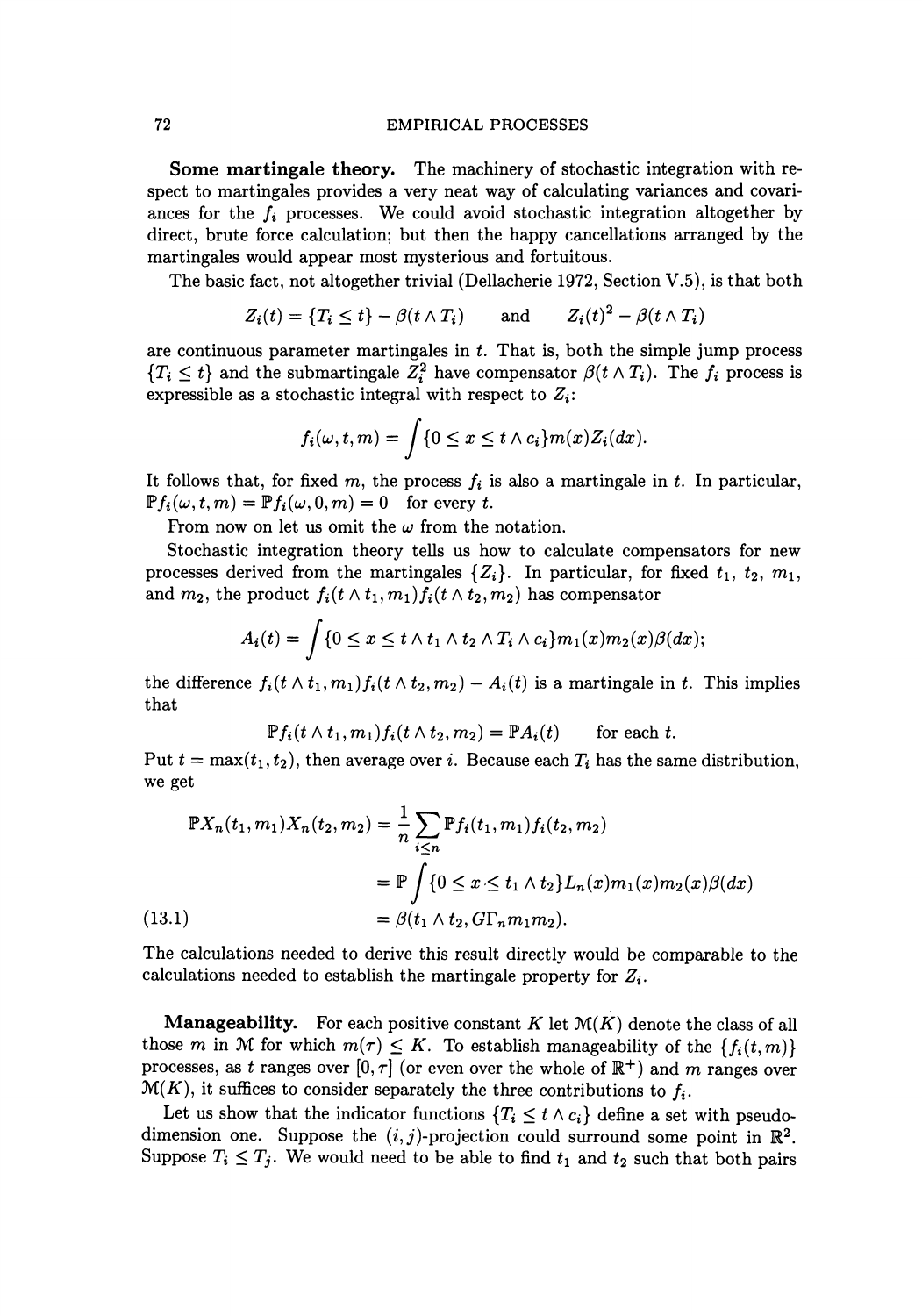of inequalities,

$$
T_i \le t_1 \wedge c_i \quad \text{and} \quad T_j \le t_1 \wedge c_j,
$$
  

$$
T_i > t_2 \wedge c_i \quad \text{and} \quad T_j \le t_2 \wedge c_j,
$$

were satisfied. The first pair would imply  $T_i \leq c_i$  and  $T_j \leq c_j$ , and then the second pair would lead to a contradiction,  $t_2 \geq T_1 \geq T_1 > t_2$ , which would establish the assertion about pseudodimension.

For the factors  $\{m(T_i)\}\$  with *m* ranging over  $M(K)$ , we can appeal to the result from Example 6.3 if we show that no 2-dimensional projection of the convex cone generated by  $\mathcal{M}(K)$  can surround the point  $(K, K)$ . This is trivial. For if  $T_i \leq T_i$ then no  $r \in \mathbb{R}^+$  and  $m \in \mathcal{M}(K)$  can achieve the pair of inequalities  $rm(T_i) > K$ and  $rm(T<sub>1</sub>) < K$ .

The argument for the third contribution to  $f_i$  is similar. For each  $t \leq \tau$  and  $m \in \mathcal{M}(K)$ , the process  $\beta(t \wedge T, \wedge c_i, m)$  is less than  $K' = K\beta(\tau)$ . If, for example,  $T_i \wedge c_i \leq T_j \wedge c_j$  then it is impossible to find an  $r \in \mathbb{R}^+$ , an  $m \in \mathcal{M}(K)$ , and a  $t \in [0, \tau]$  such that  $r\beta(t \wedge T, \wedge c_i, m) > K'$  and  $r\beta(t \wedge T, \wedge c_j, m) < K'.$ 

**Functional Central Limit Theorem.** It is a simple matter to check the five conditions of the Functional Central Limit Theorem from Section 10 for the triangular array of processes

$$
f_{ni}(t,m)=\frac{1}{\sqrt{n}}f_i(t,m) \qquad \text{for } i=1,\ldots,n, \quad t\in[0,\tau], \quad m\in\mathcal{M}(K),
$$

for some constant  $K$  to be specified. These processes have constant envelopes,

$$
F_{n\imath}=K(1+\beta(\tau))/\sqrt{n},
$$

which clearly satisfy conditions (iii) and (iv) of the theorem. The extra  $1/\sqrt{n}$  factor does not affect the manageability. Taking the limit in (13.1) we get

$$
H((t_1,m_1),t_2,m_2)) = \beta(t_1 \wedge t_2, G\Gamma m_1 m_2).
$$

For simplicity suppose  $t_1 \leq t_2$ . Then, because  $f_{ni}$  has zero expected value, (13.1) also gives

$$
\rho_n((t_1, m_1), (t_2, m_2))^2
$$
  
=  $\mathbb{P}|X_n(t_1, m_1) - X_n(t_2, m_2)|^2$   
=  $\beta(t_1, G\Gamma_n m_1^2) + \beta(t_2, G\Gamma_n m_2^2) - 2\beta(t_1, G\Gamma_n m_1 m_2)$   
=  $\int \{0 \le x \le t_1\} G\Gamma_n(m_1 - m_2)^2 \beta(dx) + \int \{t_1 \le x \le t_2\} G\Gamma_n m_2^2 \beta(dx)$   
 $\le \int \{0 \le x \le t_1\}(m_1 - m_2)^2 \beta(dx) + \int \{t_1 \le x \le t_2\} m_2^2 \beta(dx).$ 

A similar calculation with  $\Gamma_n$  replaced by  $\Gamma$  gives

$$
\rho((t_1, m_1), (t_2, m_2))^2
$$
  
= 
$$
\int \{0 \le x \le t_1\} G\Gamma(m_1 - m_2)^2 \beta(dx) + \int \{t_1 \le x \le t_2\} G\Gamma(m_2^2 \beta(dx)),
$$